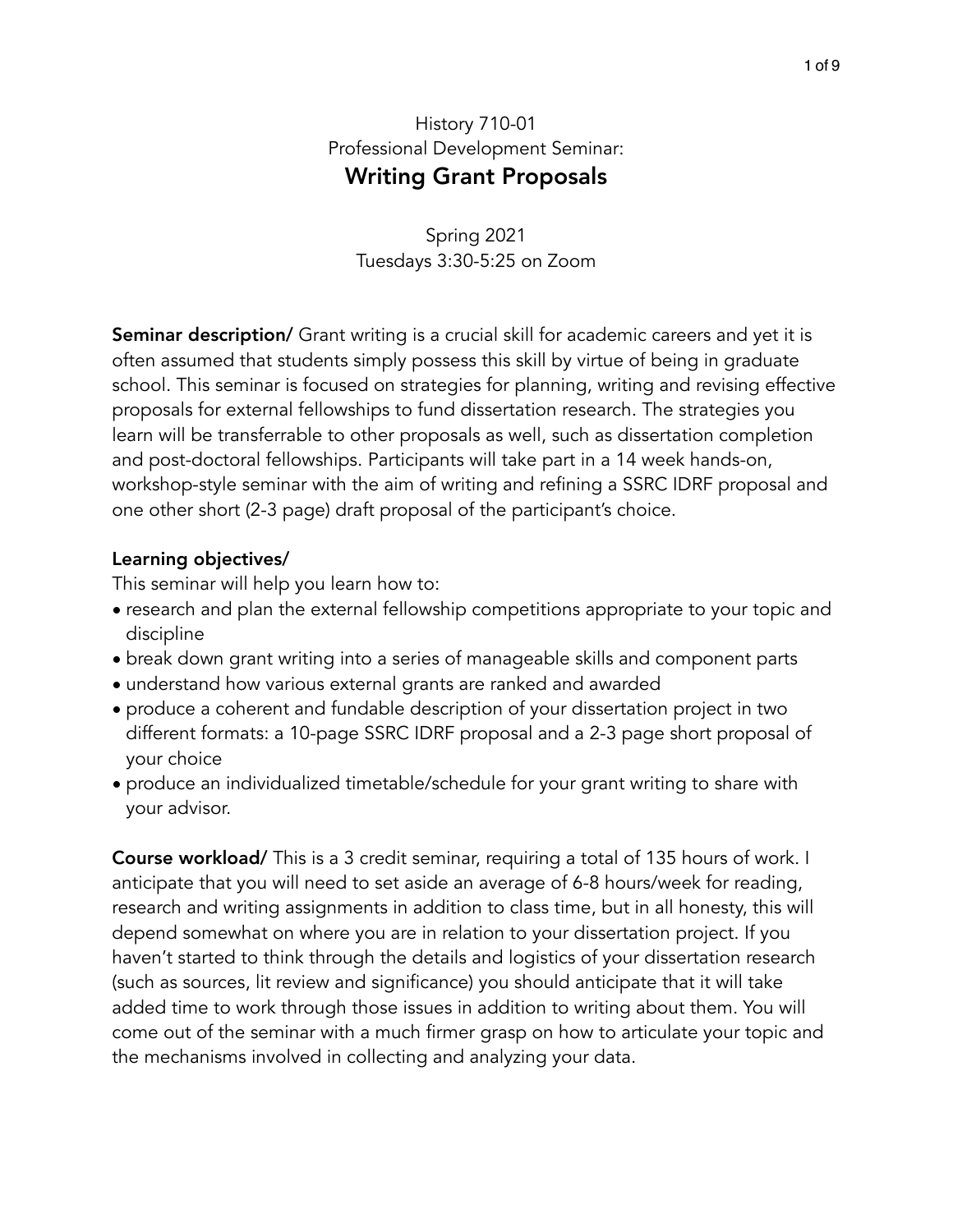**Grading/** This seminar is an opportunity to make progress on and improve your grant writing. The purpose of grading in this class is two-fold: to help you maintain engaged participation in the workshop and to give you regular individualized feedback on your proposals outside of the group context in which much of the material you produce will be evaluated on a weekly basis. Your grades will have two components: a letter grade and written/oral comments. Your letter grade will be based solely on timely *completion* of all assignments (as scheduled) rather than on content. In addition to the letter grade, you will receive candid feedback on the content (organization, style, ideas, articulation, originality, etc.) of your proposal. Please recognize that the comments are intended to be helpful as well as brutally honest; almost all of us write dismal first drafts of our projects, however brilliant, that contain all sorts of unnecessary, pedantic, and/or downright incoherent prose as well as other verbal and conceptual baggage.

All assignments indicated with a (\*) need to be completed and turned in as scheduled in order to receive a grade of "A" in this seminar. Minor variations in the assignment due dates are acceptable *with prior approval* from the instructor — but please be cognizant that this is intended as a hands-on workshop-style seminar and class meetings will be unproductive if you have not completed the assignments as scheduled.

In-class writing exercises/ Some of the guided in-class writing exercises we will use in this seminar are adapted from the SSRC DPDF Workbook. Others are activities developed by faculty in various grant-writing workshops that students found particularly helpful. In particular, I've heard that students have found the Zoom guided writing sessions productive. We will try out these activities and change or adapt as needed. Please feel free to give lots of feed-back about what methods are working best for you as we go along!

JAN 26 Week 1/ Introductions; in-class writing exercise on your intellectual trajectories. Where did your research project topic come from? What are the personal and professional experiences, interests, observations, questions and/or scholarship that motivated your research? What are the large underlying or overarching questions that run through your intellectual biography?

**Prepare:** for our first seminar meeting, please prepare and bring your "elevator" pitch" for your dissertation project, to be presented orally. Be prepared to share two versions of your project: the "1 sentence version" and the 2-3 minute version that includes a description of your major questions and/or anticipated argument(s), sources and significance.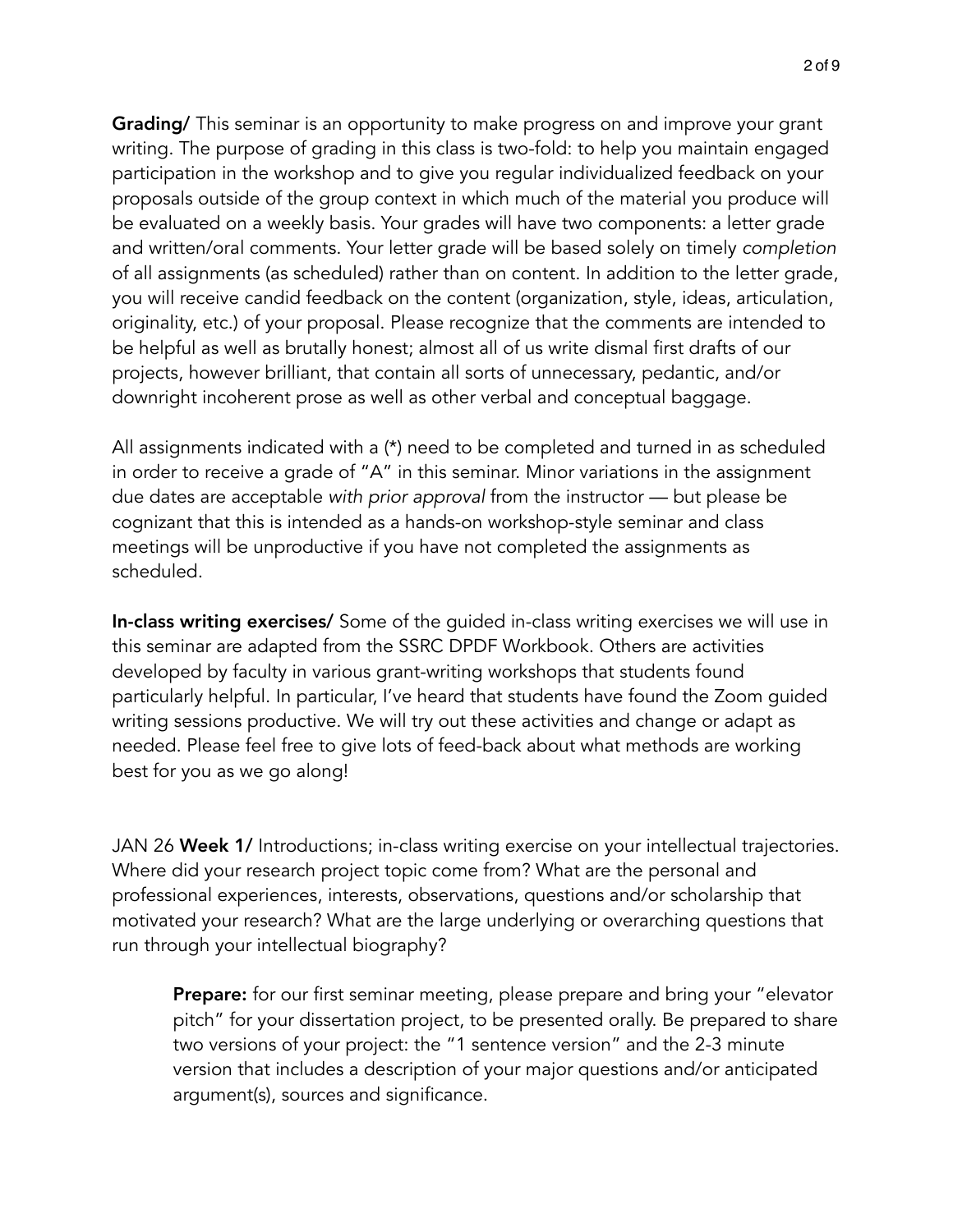FEB 2 Week 2/ Identifying external grants, making timelines for proposal writing; how proposals are ranked. We will take a look at several grant sites in class. And we will share and discuss your 1 paragraph statements and challenges.

Read/Watch: "Writing Effective Grant Proposals for Individual Fellowships in the Humanities and Social Sciences" by Susan Friedman; ["On the Art of Writing](https://www.ssrc.org/publications/view/7A9CB4F4-815F-DE11-BD80-001CC477EC70/)  [Proposals"](https://www.ssrc.org/publications/view/7A9CB4F4-815F-DE11-BD80-001CC477EC70/) by Adam Przeworski and Frank Salomon; and [SSRC IDRF Webinar](https://www.youtube.com/watch?v=Pz_CRNo0hdY&feature=youtu.be)  [from Oct 2020 by Daniella Sarnoff](https://www.youtube.com/watch?v=Pz_CRNo0hdY&feature=youtu.be) (IDRF Program Director) - note that the length of this webinar is 1:29:51. Please watch the entire webinar (even if some of it seems obvious - this is incredibly useful in getting a sense of how to structure the proposal and how it will be read and ranked). Make notes on instructions and any questions that come up.

What are the particular challenges with respect to articulating your own project that you can imagine after watching the webinar? Did the webinar cause you to re-imagine any aspects of your data collection or analysis? Please bring these thoughts and reactions to class.

Due: 1 paragraph (250 words max) defining your project (to be shared in class). As succinctly as possible, introduce the topic of your dissertation and the problem you want to solve or question that you want to answer through this research. Be sure to explain what your project will do in a way that can be understood by scholars both within and outside of your discipline who may not be familiar with your topic or its context.

Make a list of issues and challenges that you discovered in the process of thinking through and writing this paragraph.

FEB 9 Week 3/ What makes a SSRC IDRF proposal successful? We will be analyzing and "diagramming" 3 successful proposals in class. Some topics and strategies we will consider in class: organization, topic sentences, writing style, what makes a project "interesting"? Exercises and strategies for easing into writing when you're stuck. Inclass writing.

Read: model proposals

**Due:** Worksheet on the 3 model proposals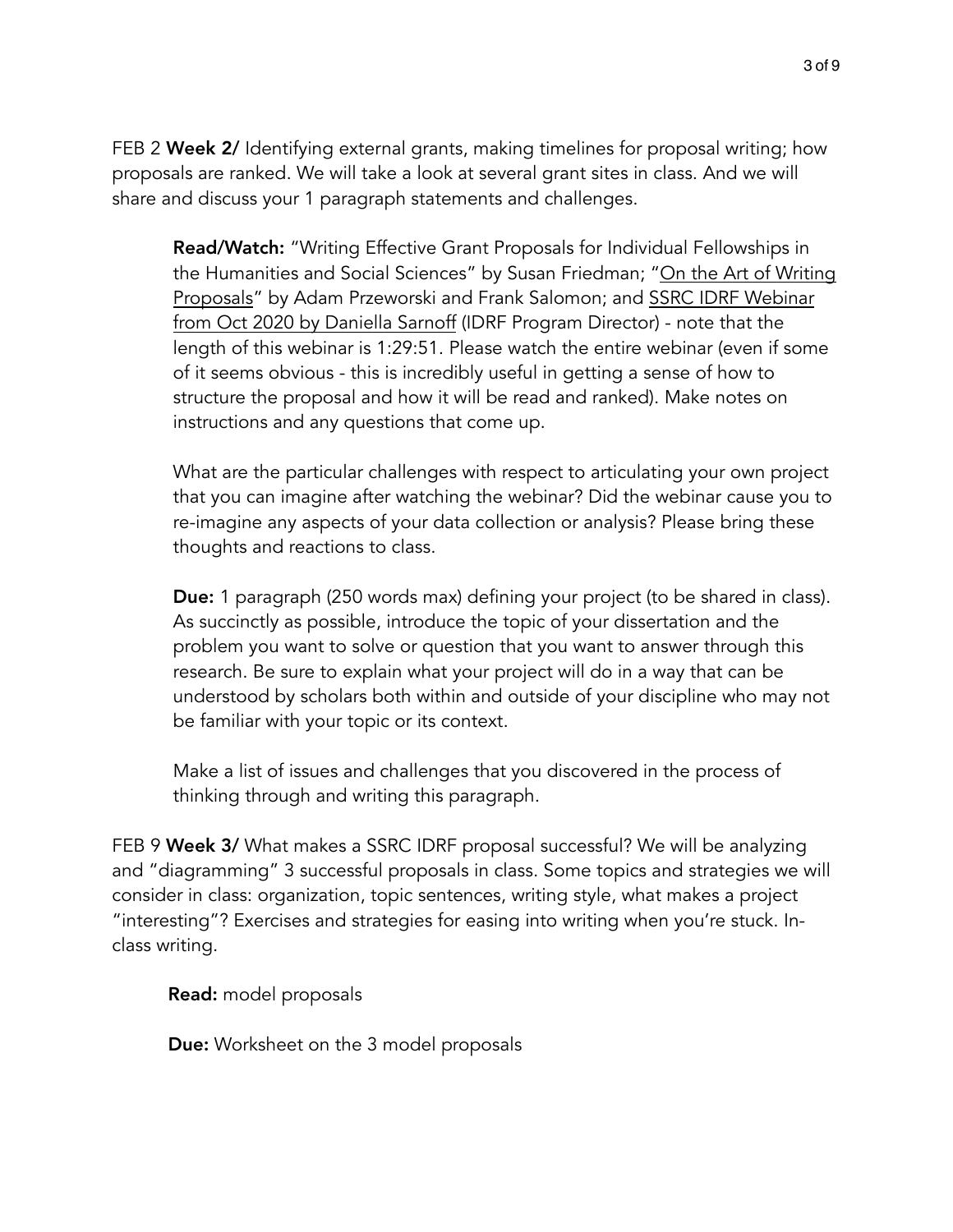FEB 16 Week 4/ How to formulate compelling (coherent, provocative, fascinating, original, creative) research questions: in-class exercises and strategy session.

Read: selected book introductions: Robinson, Bradley, Chia, Winichakul

**Prepare for discussion:** find and make note of the research questions that form the basis for the projects described in each of the book introductions you read. (Highlight the paragraphs, identify page #s so you can refer to them in discussion). Write your own reformulation of each of their research questions. Note that we are looking for underlying questions rather than arguments and conclusions here.

**Due:** 2-3 paragraph first draft description of your research questions, how they are original and why they are significant (to be shared in class)

FEB 23 Week 5/ How to identify and talk about sources. Students will each present a well-organized and engaging 6-7 minute presentation on the archives, collections and/ or other types of sources you plan to use, and share one sample primary source and explain how you plan to analyze it.

**Prepare:** powerpoint presentation with 2-3 slides including one sample source. List of archives, collections, you will use + a 1-2 page description of these archives that includes all the information you can obtain in advance: finding guides, digitization and on-line access, catalogues, etc.\*

If at all possible, this would be a good week to visit (virtually) one or more of the archives you plan to consult.

**Due:** Turn in a revised 2-3 paragraph description of your research questions and why they are original and significant\* (\*graded assignment/feedback)

MAR 2 Week 6/ How to talk about (historical) methods. We will discuss various scholarly constructions of methods and consider your draft methodology statements in class. In-class writing on situating your work with respect to previous scholarship and disciplinary conversations within the historical field.

Read: I will post two articles for a discussion on how to *talk about* methodology. These are not necessarily methodological models for your projects; rather, we are looking at them as models for how to successfully *talk about* methodology.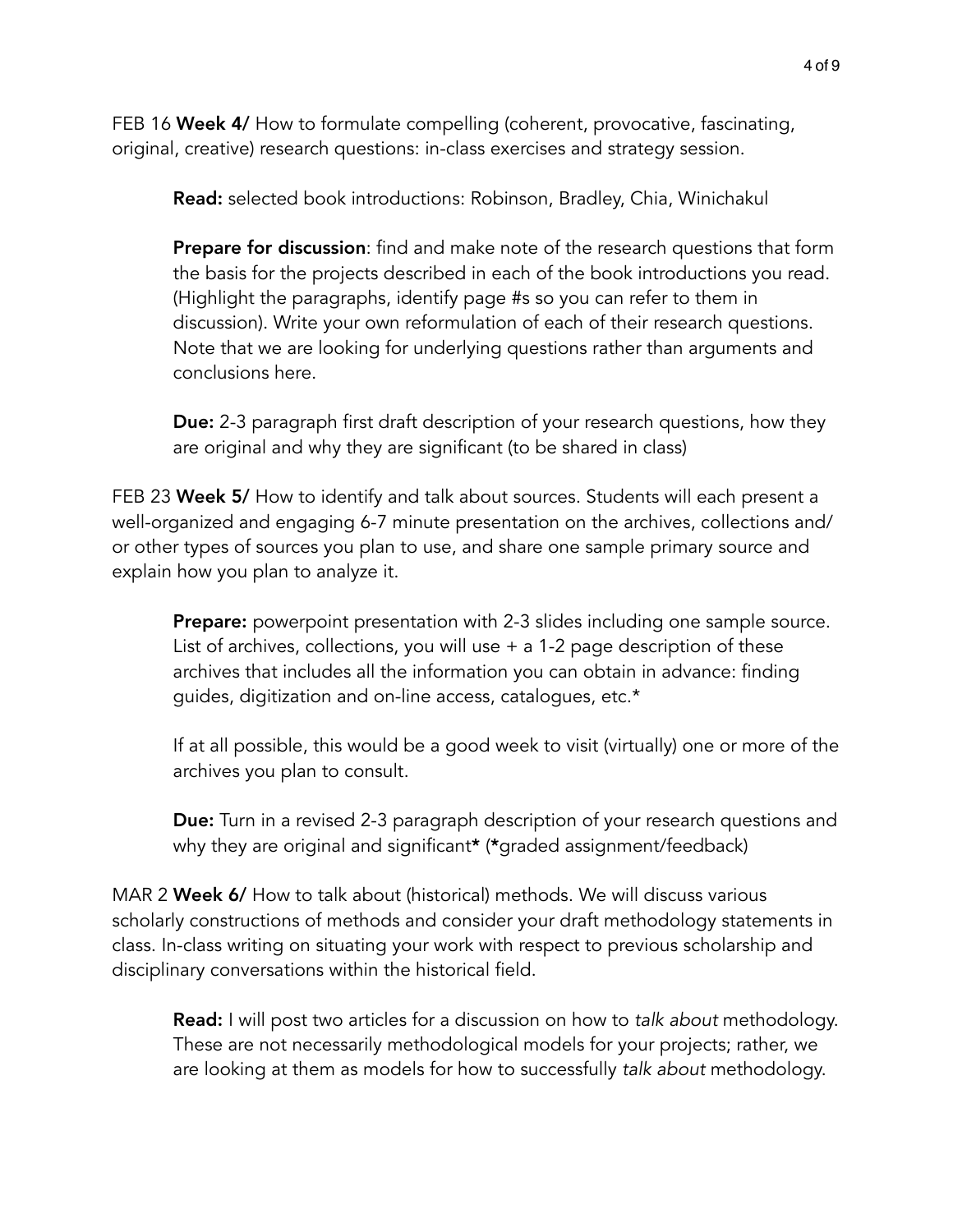Due: 1 page draft discussion of your methodologies (to be shared in class). To help you get started on this task, you may want to identify scholarly works that inform your methods or approach. Briefly describe how the methods/ approaches used by these scholars informs your own, how you will build on them, correct, revise or enlarge them (etc). What if any are the shortcomings of these methods as used by other scholars and how will you correct them? Describe what you need to learn from your research in order to solve your problem or answer your question. What method(s) or approach(es) have you chosen to accomplish these goals and how/why will they be effective? As you write, note any challenges that you discovered in the course of writing this assignment. Remember: your proposal will be read and ranked by scholars in a variety of disciplines, so be sure that your methodological discussion will be clear to someone outside of your discipline.

**Due:** turn in a list of up to 25 research publications that have most significantly informed the formulation of your research topic, questions, theories, methods, and modes of analysis.\* This assignment will help prepare for our session next week and is also intended as a preliminary draft of your 2 page IDRF bibliography, though sometimes people find a way to cram in more than 25 titles.

MAR 9 Week 7/ Situating your project within a scholarly context, also known as "lit review." What goes into a proposal and what doesn't; strategies for demonstrating that you know the scholarly literature on your topic without summarizing it at length. In-class writing exercise on situating your work with respect to scholarly conversations outside of your discipline. If time: making a detailed schedule and timeline for your research.

Read: Keppy, Rotter. What are some of the rhetorical strategies they use for laying out both narrow and broad-ranging categories of related scholarly studies?

Due: Turn in a 2-3 page description of your research focus, sources, and methods, drawing on our work in the two sessions above (weeks 5 and 6).\* Describe what you need to learn from your research in order to solve the problem or answer the questions you are posing. In what ways have you chosen to focus your research (be it to study specific groups of people places, time periods, texts, etc)? Why are these choices appropriate given your research question or problem? What sources and methods of investigation will you employ to collect and record the information that you will need to complete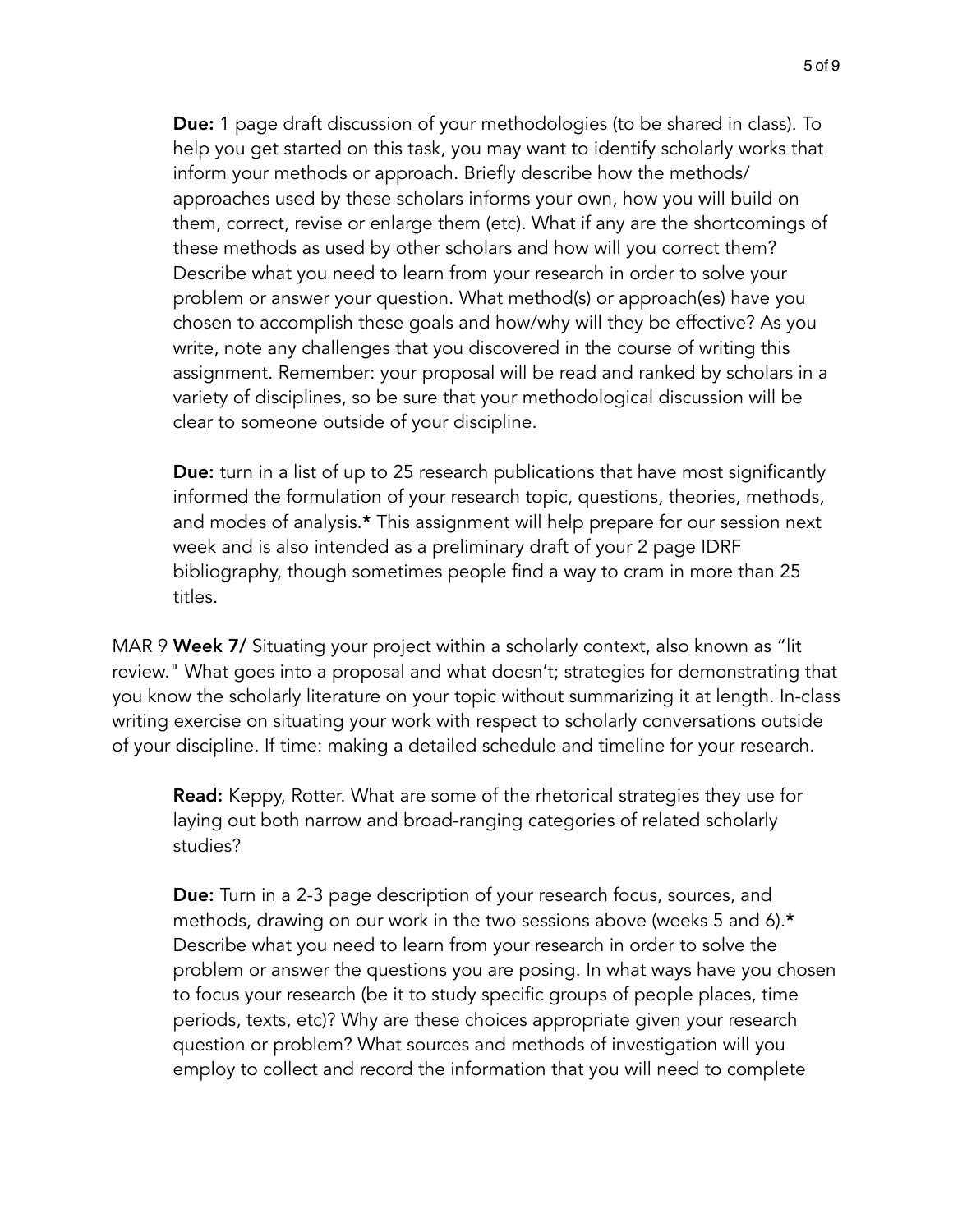your search? How will the method(s) or approach(es) that you have chosen for your research enable you to accomplish your research goals?

MAR 16 Week 8/ Analyzing your evidence. Your detailed plan and timeline for your research. Strategies for succinctly presenting your qualifications and preparedness.

**Due:** 2 paragraphs on how you will analyze your sources (to be shared in class). Assume that your research methods will enable you to obtain the information or data that is necessary to address your problem or question. How then will you examine and analyze this collected evidence to solve the research problem or answer the question you have proposed? It is not enough to say that you will "find and read" historical sources. You need to talk about *how* you will analyze them and discuss how and why analyzing them will help you to successfully answer your questions/address your problem. Take note of any challenges that you discovered in the process of thinking through and writing these paragraphs.

Due: Turn in a detailed work plan (2 paragraphs) and schedule or timeline.\* Describe how you will organize and carry out your investigations. What is your total timeline for your dissertation research? Where will you go and how long will you spend in each research site? What will you be doing there? How will this work contribute to solving your problem/addressing your question? When and where will you do the work of analyzing your data? Be forewarned that this will take some time to work out even though the amount of space devoted to it in your proposal is relatively small. Plan to work on this with a calendar in front of you and think realistically about logistics. Sketch out your research plan in as much detail as you can, at least on a week by week basis. This can be an extremely valuable exercise (and a reality check) if you take it seriously.

**Due:** 1 paragraph (200 word max) draft statement of your qualifications, training and preparedness for conducting research on your topic (to be shared in class). Describe the skills you have gained that make you particularly well-suited to conduct your dissertation research. For instance, what languages and investigative or analytical skills have you learned that will be necessary for your research, and how did you attain them? What contacts or permissions or access do you have that will be helpful or essential to conducting your research? What if any unique qualifications do you possess? This paragraph should not be challenging to think through but cramming it all into 100-200 words will probably take strategic trimming.

MAR 23 Week 9/ Writing - no seminar meeting this week.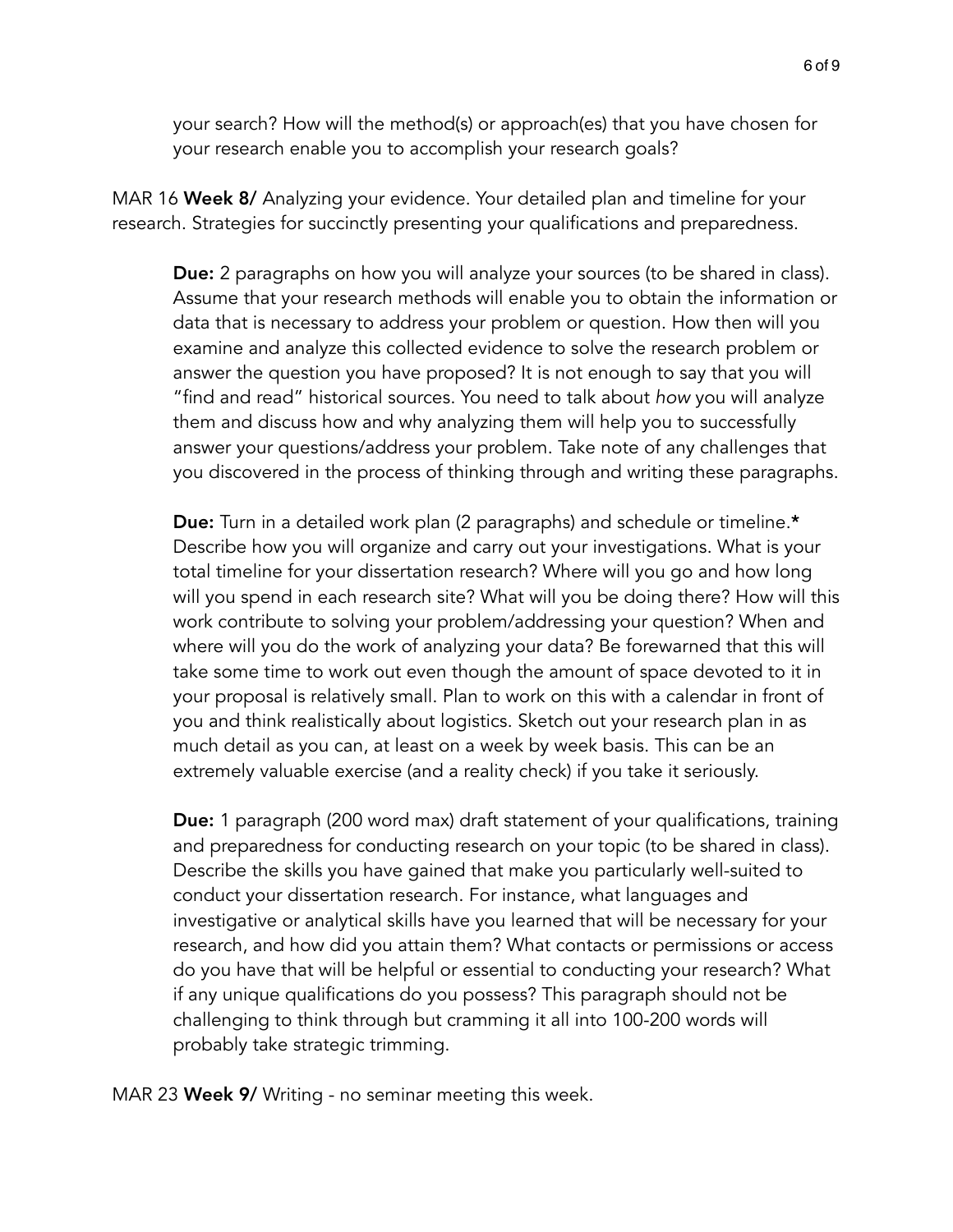Write: the first draft of your 10 page IDRF research project narrative. You will be able to draw on many of the individual components that we have produced already but I recommend that you *not* try to simply cut and paste them into your proposal. Instead, work off of them but be willing to write new versions that flow out of the narrative you are constructing. You will need to develop an outline and subtitles for your proposal. Consult the model proposals for ideas but adapt the sub-titles to your own project. Be sure to follow the strategies suggested in the SSRC webinar and make your proposal accessible and comprehensible to non-specialists.

MAR 30 Week 10/ Strategies for effective personal statements. We will discuss strategies and aims of personal statements and how they should and shouldn't intersect with your project statement. In-class exercise to prepare for writing 300 word personal statement.

**Due:** 10 page draft of your research project narrative with attached bibliography.\*

**Bring:** bring the "week 1" in-class writing we did on your intellectual trajectory. Also bring a copy of your updated cv. (A personal statement is *not* a narrative version of your cv but glancing at your cv may help you think through what you want to emphasize).

We don't have time to work on cvs in this class but if you are uncertain about the design and effectiveness of yours, this would be a good time to seek out models and resources on crafting an effective cv.

Ap 6 Week 11/ Peer reading workshop on your draft proposals. Strategies for making revisions including the "topic sentence rule of thumb" and "reverse outline" methods.

**Read:** You will each be assigned to read and comment on one proposal this week.

**Due:** Complete the peer reading worksheet in preparation for class today. We will share these comments in class.

AP 13 Week 12/ Crafting the disciplinary and interdisciplinary statements for the IDRF proposal. We will "workshop" your disciplinary and interdisciplinary statements in class today.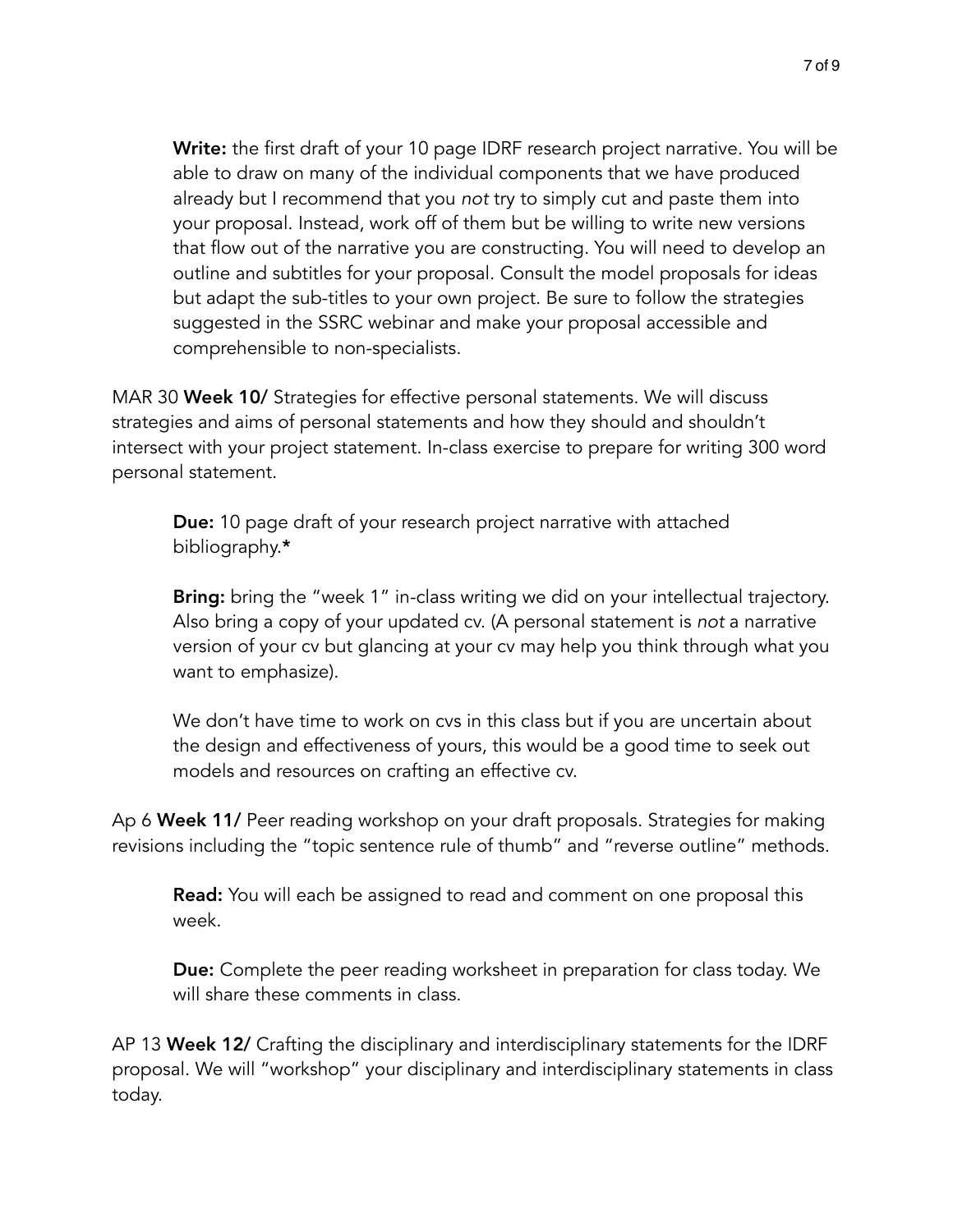Due: personal statement (300 words max).\*

Due: Drawing on previous in-class writing (see weeks 6 and 7), write drafts of your 3 IDRF disciplinary and interdisciplinary statements (to be shared in class).

- How does your research engage with methods and approaches within your discipline? (250 words max)
- How do other disciplinary approaches, concepts, and debates inform your research (250 words max)
- The Mellon IDRF program seeks to fund projects in the humanities and social sciences that engage in humanistic inquiry, producing research that can play a vital role in understanding what it means to be human and how we react and engage with the world around us, in historical, contemporary, or even future contexts. How does your project examine the human condition, using a capacious understanding of humanistic inquiry? (300 words max)

AP 20 Week 13/ Titles and abstracts — why they matter and why you should not wait until the last minute to construct yours. In-class writing exercise on formulating a title and abstract. Moving a longer proposal into a 3-5 page format. We will discuss strategies for reformulating your proposal. In-class exercises on crafting and writing a short proposal outline.

Read: model short proposals

**Prepare:** be prepared to share the requirements/instructions for your short proposal in class.

**Due:** Turn in revised full IDRF proposal with project narrative, disciplinary and interdisciplinary statements and personal statement.\*

AP 27 Week 14/ We will workshop your 3-5 page proposal drafts in class today. We will also discuss general strategies for approaching different types of grants: federal grants such as Fulbright, Fulbright-Hays, and Boren and more specialized proposals such as ACLS/Ho, CAORC, ENITS, AAUW, Newberry, SKJ, and others.

Due: Turn in short proposal draft (to be shared in class).\*